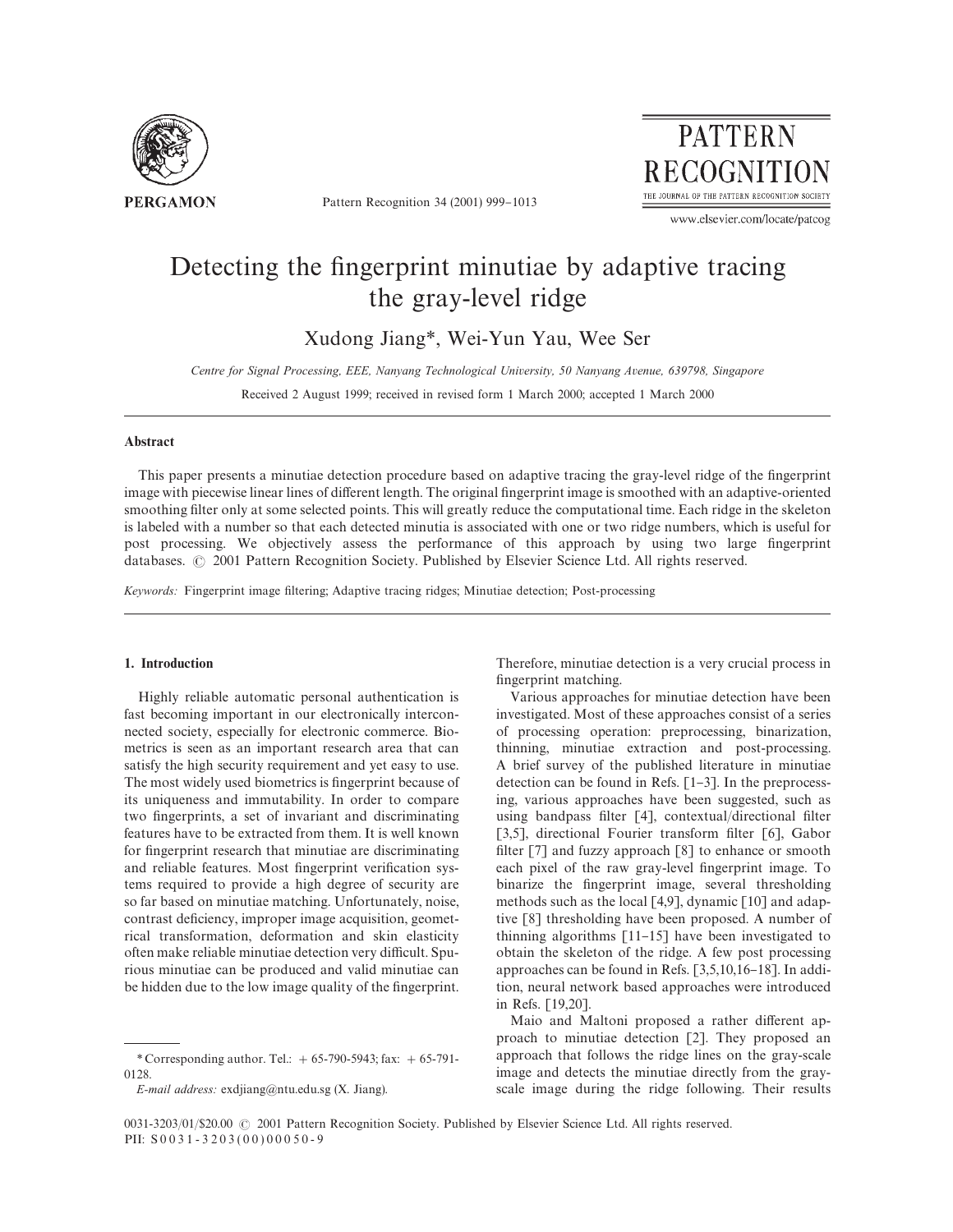showed the superiority of this technique in terms of efficiency and robustness  $[2]$  as compared to the conventional thresholding and thinning approaches. In our investigation of this technique we found that the efficiency and robustness can be further improved.

In this work, we present an improved minutiae detection approach which uses the basic idea in Ref. [2] but different from it in many details. Our approach adaptively traces the gray-level ridge of the original fingerprint image and applies adaptive oriented filters to the image only at some regions that need to be smoothed. One of the noticeable advantages of ridge detection by tracing is that it approximates the ridge with piecewise linear lines. Ridge detection is therefore not pixelwise but stepwise. Because of the large variance of the bending level of the ridge at different points, the tracing step should be adaptive to the bending level of the ridge. This will speed up the tracing and at the same time maintaining the tracing precision. Another major contribution of our algorithm is the post-processing. Unlike most approaches, our approach is based not only on the location relationship of the minutiae, but also the associate ridge relationship and the certainty level of the minutiae. This is very important for noisy fingerprint image where a large number of spurious minutiae will be initially detected. Reliably differentiating spurious minutiae from true minutiae is therefore crucial for accurate fingerprint recognition. In addition, some fingerprint image smoothing and enhancement methods are discussed because they are essential and important for the minutiae detection to be robust with respect to the quality of fingerprint images.

In the following sections, we will describe in detail our minutiae detection approach. Section 2 discusses our proposed adaptive ridge tracing algorithm. Section 3 describes the minutiae detection method based on this adaptive ridge tracing algorithm. In Section 4 we give an approach of post-processing to remove spurious minutiae. Section 5 describes the implementation of the proposed minutiae detection algorithm and the performance of the proposed approach in a verification test. Section 6 then concludes the paper.

# 2. Adaptive tracing the ridge of fingerprint

A gray-level fingerprint image I of size  $H \times W$  can be considered as an oriented texture pattern that contains ridges separated by valleys. Let  $q(i, j)$  be the gray value of a fingerprint image at pixel  $(i, j)$  and  $\varphi(i, j)$  be the orientation at this pixel with  $0 \le g(i, j) \le 255$ ,  $-\pi/2 < \varphi(i, j) \le$  $\pi/2$  and  $(i, j) \in I$ . The orientation  $\varphi(i, j)$  represents the ridge line local orientation at pixel  $(i, j)$  and can be computed using one of the several methods proposed in the literature  $\lceil 21-24 \rceil$ . We incorporate the method in Ref. [23], which uses gradient and least-square methods to estimate the orientation. At the same time, a certainty

level  $c(i, j)$  of the orientation  $\varphi(i, j)$  is calculated by using the method introduced by Jain et al. [25].

A ridge can be defined as a set of points along the local orientation which are local maxima of  $g(i, j)$  relative to sections orthogonal to the local orientation  $\varphi(i, j)$ . Detecting the skeleton (one pixel width ridge) is therefore locating these local maxima.

#### *2.1. Locating the section maximum*

Given a pixel  $(i^k, j^k)$ ,  $(i^k, j^k) \in I$ , a section set  $\Omega^k$  orthogonal to the local orientation  $\varphi(i^k, j^k)$  can be defined as follows:

$$
\Omega^k = \{(i,j)|(i,j) \in \mathbf{I}, i = i^k + round((j-j^k) \tan(\varphi_s^k)), j \in \Omega_j\},\
$$
\n(1)

$$
\Omega_j = [j^k - round(\sigma \cos(\varphi_s^k)), j^k + round(\sigma \cos(\varphi_s^k))], \quad (2)
$$

$$
\varphi_s^k = \begin{cases} \varphi(i^k, j^k) - \pi/2 & \text{if } \varphi(i^k, j^k) > 0, \\ \varphi(i^k, j^k) + \pi/2 & \text{otherwise,} \end{cases}
$$
(3)

where  $round(\cdot)$  rounds its argument to the nearest integer and  $\sigma$  is a predetermined constant. With Eq. (3), we keep  $-\pi/2 < \varphi_s^k \leqslant \pi/2.$ 

Determining a local maximum of the section set  $\Omega^k$  is important for accurate minutiae detection as it will affect the skeleton of the ridge produced in the tracing process. This skeleton image will then be used to detect and locate the minutiae of the fingerprint. Noise and contrast deficiency may cause breaks in the ridges, bridges between ridges, and overall gray-level intensity variation. This will make a simple maximum not be located at the ridge center or worse, be located in another ridge. A large number of spurious minutiae will therefore be produced if proper care is not taken to minimize the location error of the local maximum of the section set. To smooth and enhance the fingerprint image, various filtering techniques were proposed in the literature.

A band-pass filter along the orientation orthogonal to the ridge orientation can be used to separate cluttered or linked parallel ridges. O'Gorman and Nickerson [5] and Mehtre [3] performed image enhancement by using band pass filters. Jain et al.  $[25,26]$  detected the ridge with two masks, which in principle perform some kinds of band pass filtering. Hong et al. [7] introduced a fingerprint image enhancement method that employed a Gabor filter together with ridge frequency estimation. They reported a good performance enhancement. Gabor filter actually also performs a band pass filtering along the orientation orthogonal to the ridge orientation. The oriented bandpass filter undoubtedly increases the clarity of ridge structure or the contrast between the ridges and valleys and therefore gives a good visual appearance of the image. Moreover, it is also able to separate some linked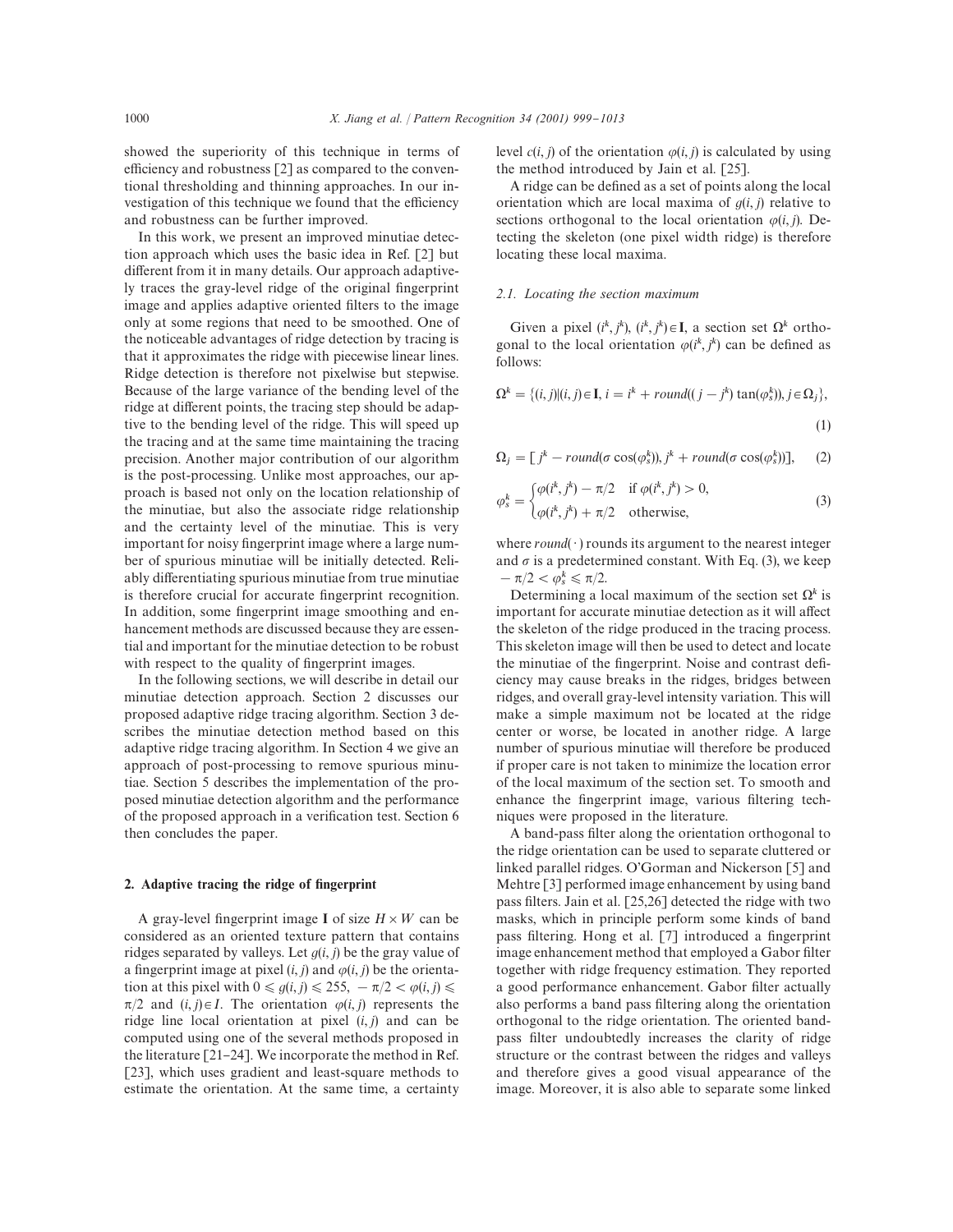ridges in cases where the ridge frequency is similar to the value estimated during the design of the band-pass filter. However, a fingerprint enhancement algorithm based on the orientated band-pass filter may result in spurious ridge structures. Although this can be avoided by using the correct ridge frequency information, the exact estimation of the ridge frequency is a difficult task, especially in the noisy regions and in the regions in which the minutiae exist. The performance of the band-pass filter strongly relies on the accurate estimation of the ridge frequency. In our experiments, the ridge frequency estimation error may cause ridge location error, introduce false ridge structure and consequently result in a large number of spurious minutiae.

The employment of the band-pass filter is aimed at separating the cluttered or linked parallel ridges that will produce spurious minutiae. Such spurious minutiae can be effectively removed by using some features of these minutiae in the post-processing. This will be discussed later. Our ridge detection algorithm determines the skeleton ridge by searching the maximum and minimum points of the local ridge section set while tracing the gray-level ridge. The low contrast between the ridges and valleys and the contrast inconsistency throughout the fingerprint image will not cause significant inconsistency in the correct detection of the skeleton ridge. Therefore, sharpening of the image is not necessary for our skeleton ridge detection although it will give a better visual appearance of the image. In contrast, image smoothing is very important for reducing the noise, linking the ridge breaks and having the maximal gray values of the image located at the ridge center. In order to avoid the minutia location error and spurious minutiae which may be caused by band-pass filtering due to estimation error of the ridge frequency, we use oriented low-pass filter to reduce the noise of fingerprint image and to link the small breaks in a ridge.

Maio and Maltoni  $[2]$  smoothed the fingerprint image with a low-pass filter mask typically of size 3 along the ridge orientation and 7 along the orientation orthogonal to the ridge orientation. However, a filter with a short length along the ridge orientation cannot effectively link the ridge break. A filter with a long length along the orientation orthogonal to the ridge orientation may link two parallel ridges that are not well separated. Therefore, the length of the filter along the ridge orientation should be distinctly greater than along the orientation orthogonal to the ridge orientation.

A low-pass filter can reduce the noise, smooth the small hole and even link the small break in a ridge if the length of the filter mask along the ridge orientation is long enough or the cutoff frequency is low enough. A one-dimensional low-pass filter with very low cutoff frequency along the ridge orientation can be employed because the desired one-dimensional signal along the ridge orientation is a constant in the local window. We choose a Hanning window  $\lceil 27 \rceil$  of length N as our low-pass filter along the ridge orientation:

$$
hl(n) = \begin{cases} 0.54 - 0.46 \cos\left(\frac{2\pi n}{N - 1}\right), & 0 \le n \le N - 1, \\ 0 & \text{otherwise.} \end{cases}
$$
 (4)

Each pixel of the section set  $\Omega^k$  is filtered along the ridge orientation by using such a one-dimensional filter of a long fixed length N (typically  $N = 11$ ).

In the orientation orthogonal to the ridge orientation, the low-pass filter should on the one hand, reduce the noise and smooth the small hole while on other hand, not link two not well-separated parallel ridges. The cutoff frequency of the filter along the orientation orthogonal to the ridge orientation should be adaptive to the ridge frequency because the desired one-dimensional signal along the orientation orthogonal to the ridge orientation is a sinusoidal-shape wave. This sinusoidal-shape wave, which has the same frequency as that of the ridges and valleys in the local window, should be allowed to pass through the filter.

The ridge frequency can be estimated based on the calculation of the DFT of the one-dimensional section set  $\Omega^k$  that is already filtered with  $hl(n)$  along the ridge orientation. The filtering along the ridge orientation before the ridge frequency estimation increase the reliability of the ridge frequency estimation. This is possible because the filter parameter along the ridge orientation is independent to the ridge frequency. After the ridge frequency estimation, the filter parameter along the orientation normal to the ridge orientation is adjusted adaptive to the estimated local ridge frequency  $rf^k$  or the local ridge distance  $rd^k = 1/rf^k$ .

We choose a Blackman window [27] of length  $M^k + 2$ as our low-pass filter of length  $M^k$  along the orientation orthogonal to the ridge orientation.

$$
hb^k(m) =
$$

$$
\begin{cases}\n0.42 - 0.5\cos\left(\frac{2\pi m}{M^k + 2 - 1}\right) + 0.08\cos\left(\frac{4\pi m}{M^k + 2 - 1}\right),\\ \n0 \le m \le M^k + 2 - 1,\n\end{cases}
$$
\n(5)

For a Blackman window of length  $M^k + 2$ , the length of the filter is actually  $M^k$  because  $hb^k(0) =$  $hb^{k}(M + 2 - 1) = 0$ . The filter length  $M^{k}$  is chosen to be equal to round( $2/3rd<sup>k</sup>$ ). Although the filter parameter is also dependent on the ridge frequency, the filtering output is much less sensitive to the accuracy of the local ridge frequency estimation as compared to that of the oriented band-pass filter.

The section set  $\Omega^k$  is then further filtered along the orientation normal to the ridge orientation. The de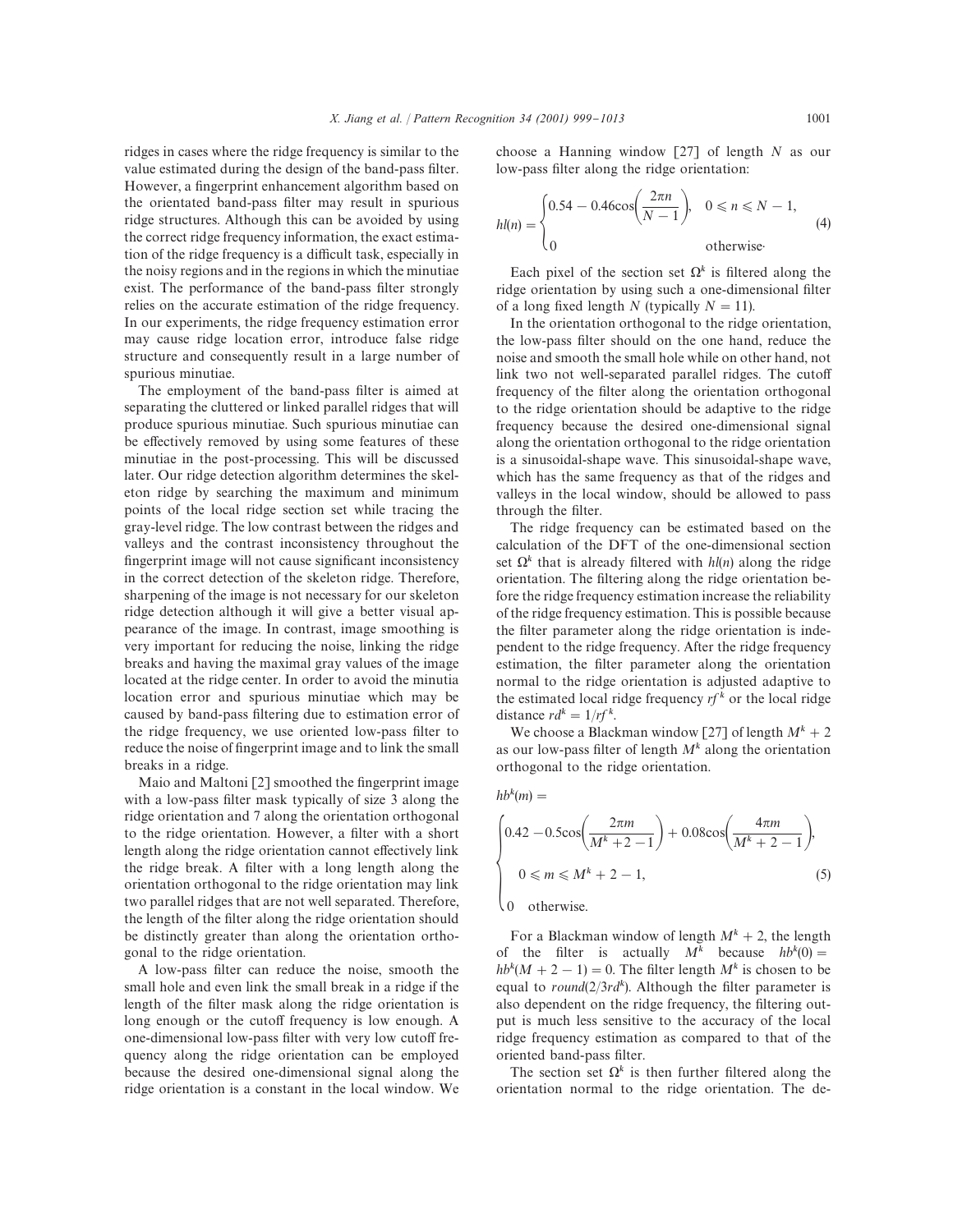composition of the filtering into two step, one before the ridge frequency estimation and another after that, not only increases the reliability of the ridge frequency estimation, but also reduces the computation time.

The equivalent two-dimensional oriented filter mask of size  $M^k \times N$ , which is oriented horizontally to match the horizontally oriented ridges, should be

$$
h^{k}(m, n, 0) = hl\left(n - \frac{N+1}{2}\right)hb^{k}\left(m - \frac{M^{k}+1}{2}\right).
$$
 (6)

The equivalent two-dimensional filters for the other orientations can be calculated by rotating this horizontally oriented filter mask. The coefficient of oriented filter with orientation  $\varphi$  at location  $(m', n')$  is calculated by rotating by angle  $\varphi$  back to the location  $(m, n)$  on the horizontally oriented filter mask as follows:

$$
\begin{bmatrix} n \\ m \end{bmatrix} = \begin{bmatrix} \cos(\varphi) & \sin(\varphi) \\ -\sin(\varphi) & \cos(\varphi) \end{bmatrix} \begin{bmatrix} n' \\ m' \end{bmatrix}.
$$
 (7)

Hence, each pixel  $g(i, j)$  of section set  $\Omega^k$  is equivalently convolved with such a oriented filter  $h^k(m, n, \varphi)$  as follows:

$$
g'(i,j) = \sum_{m = -(M-1)/2}^{(M-1)/2} \sum_{n = -(N-1)/2}^{(N-1)/2} h^k(m, n, n) \cdot g(i - m, j - n).
$$
\n(8)

A  $5 \times 11$  horizontally oriented filter,  $h^k(m, n, 0)$ , is shown in space domain in Fig. 1 and in frequency domain in Fig. 2.

This filter smoothes the ridge near the point  $(i^k, j^k)$ . The small gaps caused by noise are smoothed and the small breaks of the ridge caused by scar are linked. Therefore, the filtering accentuates the local maximal gray-level values of the ridge and minimizes the location error of the local maximum of the section set.



Fig. 1. A horizontal oriented filter ( $\varphi = 0$ ).



Fig. 2. Frequency response of the filter ( $\varphi = 0$ ).

The proposed filtering method reduces the noise, links the ridge breaks and ensures that the maximal gray values of the image is located at the ridge center. Furthermore, this method does not result in any spurious ridge structure. Although the proposed method can not separate the linked parallel ridges, the spurious minutiae introduced by such defect can be identified and removed in the post-processing stage. In addition, the proposed algorithm decomposes the filtering into two one-dimensional filtering and integrates the three procedures together: section set building, ridge frequency estimation and filtering. This will avoid repeating some of the common computation, which significantly reduces the computation time.

After the filtering, a local maximum  $g'(i^k_m, j^k_m)$ ,  $(i_m^k, j_m^k) \in \Omega^k$ , which is closest to  $(i^k, j^k)$ , can be easily found. In addition, we find the local minimum  $g'(i_n^k, j_n^k)$ ,  $(i_n^k, j_n^k) \in \Omega^k$ , of section set and define

$$
d^k = g'(i_m^k, j_m^k) - g'(i_n^k, j_n^k). \tag{9}
$$

 $d<sup>k</sup>$  then represents the local contrast between the smoothed ridge and valley.  $g'(i_m^k, j_m^k)$  is a point of the one pixel width ridge line.

# *2.2. Adapti*v*e tracing the gray-le*v*el ridge*

So far, given a point  $(i^k, j^k)$  and the orientation at this point  $\varphi(i^k, j^k)$ , we can find a ridge center point  $(i^k_m, j^k_m)$ closest to the point  $(i^k, j^k)$ , its smoothed gray value  $g'(i_m^k, j_m^k)$  and local contrast  $d^k$ . Initially, we assume a ridge tracing direction at this point  $\varphi_d^k = \varphi(i_m^k, j_m^k)$  and then compute the next point  $(i^{k+1}, j^{k+1})$  at a step size  $\mu^k$  away using

$$
\begin{pmatrix} i^{k+1} \\ j^{k+1} \end{pmatrix} = \begin{pmatrix} i_m^k \\ j_k^m \end{pmatrix} + round \left( \mu^k \begin{pmatrix} \sin(\varphi_a^k) \\ \cos(\varphi_a^d) \end{pmatrix} \right)
$$
 (10)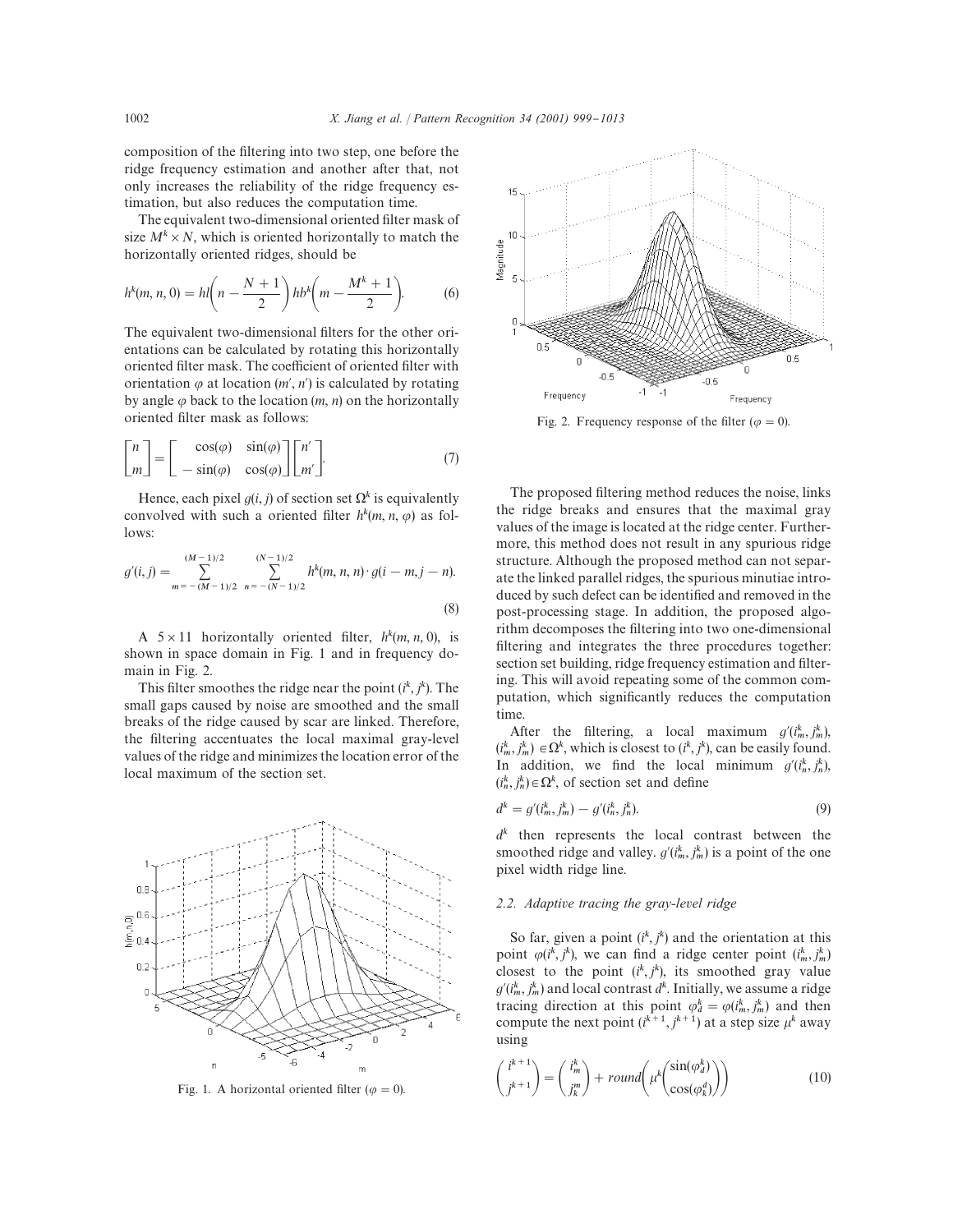A linear ridge tracing line  $T^k$  from point  $(i_m^k, j_m^k)$  to point  $(i^{k+1}, j^{k+1})$  is defined as

$$
T^{k} = \{(i,j)|(i,j) \in \mathbf{I}, i = i_m^k + round(j - j_m^k) \cdot \tan(\varphi_d^k)),
$$
  

$$
j \in T_i^k\},
$$
 (11)

$$
T_t^k = \left[\right. j_m^k, j^{k+1}\right].\tag{12}
$$

The step size,  $\mu^k$ , of the tracing line is determined by making the following criterion true:

$$
g'(i,j) \ge g'(i_m^k, j_m^k) - \alpha d^k \text{ if } [(i,j) \in T^k] \cap [(i,j) \ne (i^{k+1}, j^{k+1})],
$$

$$
g'(i^{k+1}, j^{k+1}) < g'(i^k_m, j^k_m) - \alpha d^k,\tag{13}
$$

where  $\alpha$  is a constant and  $0 < \alpha < 1$ .  $g'(i, j)$  is the smoothed gray value of pixel  $(i, j)$  obtained by using the filter  $h^k(m, n)$  through Eq. (8).

Obviously, the length of the tracing line,  $\mu^k$ , is adaptive to the change of the ridge contrast and the bending level of the ridge. A long tracing line will be obtained if there is little variation in the contrast and the bending level of the ridge is low. High bending level of the ridge (possibly facing a ridge bifurcation) or large contrast variation (possibly facing a ridge ending) will result in a short tracing line. Therefore, the algorithm speeds up the tracing while maintaining the tracing precision.

From the point  $(i^{k+1}, j^{k+1})$  we can as before build a section set  $\Omega^{k+1}$  and find a ridge center point  $(i_m^{k+1}, j_m^{k+1})$ , its smoothed gray value  $g'(i_m^{k+1}, j_m^{k+1})$  and the local contrast  $d^{k+1}$ . The detected ridge is then approximated by a linear one pixel width ridge line,  $R^k =$  $[(i_m^k, j_m^k), (i_m^{k+1}, j_m^{k+1})]$ . The direction of this linear line,  $\varphi_r^k$ , is calculated using

$$
\varphi_r^k = \tan^{-1} \bigg( \frac{i_m^{k+1} - i_m^k}{j_m^{k+1} - j_m^k} \bigg), \quad -\pi < \varphi_r^k \leq \pi. \tag{14}
$$

From the point  $(i_m^{k+1}, j_m^{k+1})$ , the ridge will be further traced. To complete a ridge tracing, the algorithm will start from  $k = 0$ , trace the ridge in one direction (represented with  $n = 0$ ) until a stop criterion becomes true and then restart to trace the ridge from  $k = 0$  but in opposite direction  $(n = 1)$  until one of the stop criteria becomes true. The stop criteria will be discussed later. A ridge is said to be completely traced if the stop criteria become true twice. To keep the ridge being traced toward the forward direction and not backward to the already traced side, the tracing direction is determined as follows:

 $\varphi_d^0$ 

$$
= \begin{cases} \varphi(i_m^0, j_m^0) & \text{if } n = 0, \\ \varphi(i_m^0, j_m^0) - \pi & \text{if } n = 1 \text{ and } \varphi(i_m^0, j_m^0) > 0 \\ \varphi(i_m^0, j_m^0) + \pi & \text{if } n = 1 \text{ and } \varphi(i_m^0, j_m^0) \le 0 \end{cases}
$$
(15)



Fig. 3. Flowchart of the ridge tracing algorithm.



Fig. 4. Forming a skeleton ridge line (piece wise linear one pixel width ridge line) by tracing the gray-level ridge.

and for  $k > 0$ ,  $\varphi_d^k =$  $\Bigg)$  $\varphi(i_m^k, j_m^k)$  if  $|\varphi(i_m^k, j_k^m) - \varphi_d^{k-1}| \le \pi/2$ ,  $\varphi(i_m^k, j_m^k) - \pi \quad \text{if } |\varphi(i_m^k, j_k^m) - \varphi_d^{k-1}| > \pi/2, \varphi(i_m^k, j_m^k) > 0,$  $\varphi(i_m^k, j_m^k) + \pi \quad \text{if } |\varphi(i_m^k, j_k^m) - \varphi_d^{k-1}| > \pi/2, \varphi(i_m^k, j_m^k) \leq 0.$ (16)

Fig. 3 illustrates the flowchart of the adaptive ridge tracing algorithm while Fig. 4 conceptually shows the adaptive tracing process in operation.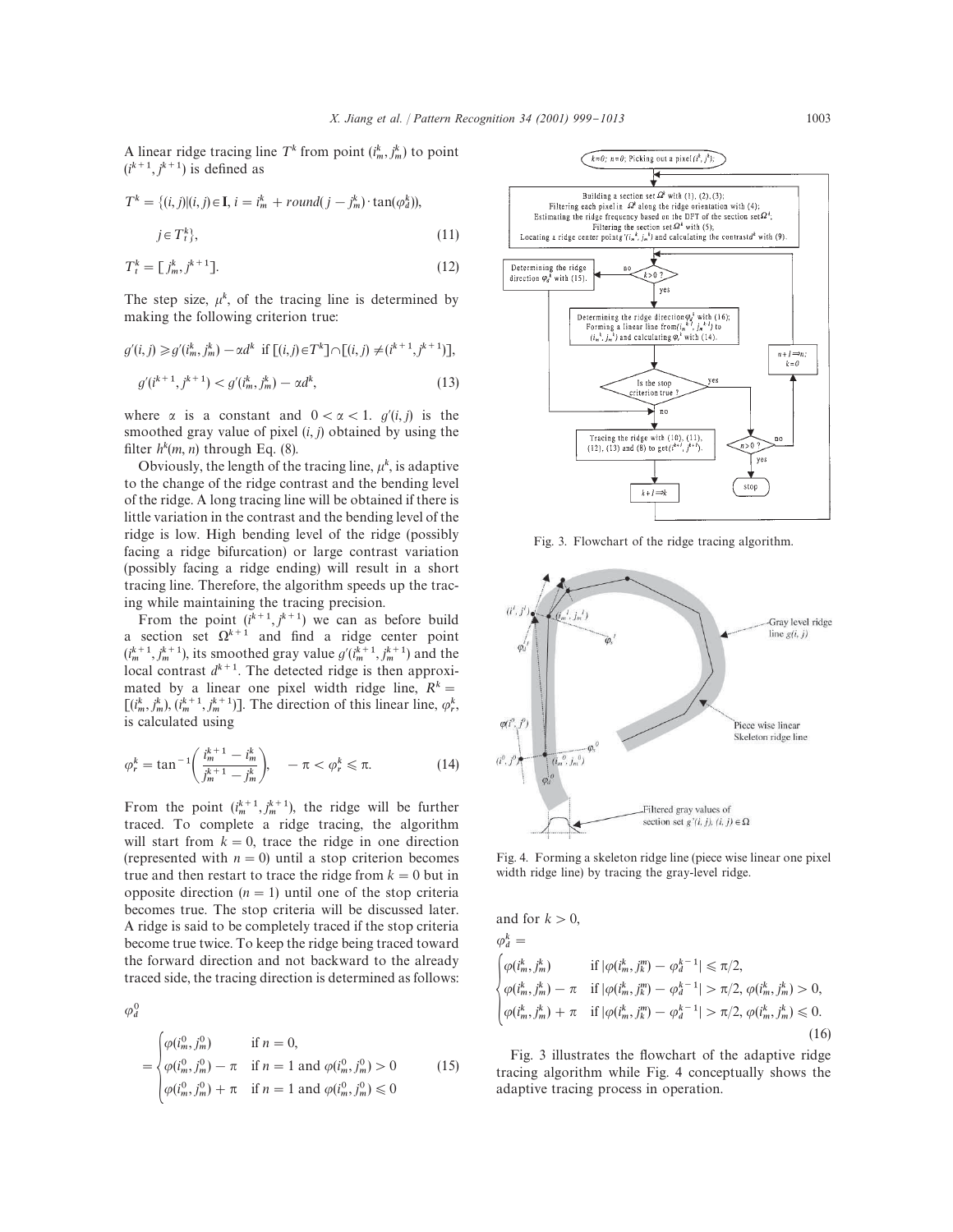# 3. Minutiae detection

Minutiae will be detected while the ridges are traced and the skeleton image is formed. Tracing should take place only within the region of interest of the fingerprint image. The region of interest is segmented from the image  $g(i, j), (i, j) \in \mathbf{I}$ , based on the local certainty level  $c(i, j)$  of the orientation field  $\varphi(i, j)$ , which is similar to that used in Ref. [25].

We form the region of interest by initializing the skeleton image  $s(i, j), (i, j) \in S$ , which has the same size as I:

$$
s(i, j) = \begin{cases} 0 & \text{if } (i, j) \in S \cap g(i, j) \in \text{Interest region,} \\ 1 & \text{if } (i, j) \in S \cap g(i, j) \notin \text{Interest region.} \end{cases} \tag{17}
$$

After a ridge of gray-level image I is traced, the pixels of S corresponding to the piecewise linear tracing ridge line  $R^k(n)$   $(n = 1, 2; k = 0, 1, 2, ...)$  are assigned with a number  $m (m > 1)$ , called the ridge number, if the length of the ridge is great than a predetermined threshold,  $\mu_r$  as follows:

$$
s(i, j) = m, (i, j) \in R_k(n), n = 0, 1; k = 0, 1, 2, ...
$$
  
if 
$$
\sum_{n} \sum_{k} \mu^{k}(n) > \mu_r.
$$
 (18)

Let  $(i_t, j_t)$  denotes a pixel on a tracing ridge line  $R^k$  of the skeleton image S and  $N_9(i_t, j_t)$  denotes a set that contain element  $(i_t, j_t)$  and its eight neighbors. Let  $s_m(i_t, j_t)$ denotes the maximum value of  $s(i, j)$  for  $(i, j) \in N_9(i_t, j_t)$ where

$$
s_m(i_t, j_t) = \max_{i, j} (s(i, j)), \quad \text{for } (i, j) \in N_9(i_t, j_t). \tag{19}
$$

If a piece of tracing ridge line  $R<sup>k</sup>$  is within the interest region and do not intersect other already traced ridge line, then  $s_m(i_t, j_t) = 0$  for all pixel  $(i_t, j_t)$  on the tracing ridge line  $R^k$ .

While tracing the ridge, minutiae detection is performed by checking for the stop criteria for all pixel  $(i_t, j_t)$ on the tracing ridge line  $R<sup>k</sup>$ . The stop criteria are:

- Tracing exits from interest region. This will take place when  $s_m(i_t, j_t) = 1$ . Tracing will stop without minutiae extraction.
- Tracing ridge line intersects another already traced skeleton ridge line. This will take place when  $s_m(i_t, j_t) = l$  with  $l > 1$ . In this case, the intersection of ridge  $l$  and current ridge  $m$  yields a bifurcation minutiae. Tracing will stop and a bifurcation minutia  $[i_t, j_t, \varphi_d^k, c(i_t, j_t), m, l]$  will be recorded if  $\sum_n \sum_k \mu^k(n) >$  $\mu_r$ . The local certainty level  $c(i_t, j_t)$  of the orientation at the point of the minutiae represents a certainty level of this minutiae.
- Tracing ridge line excessively bends. When a ridge ending occurs at  $(i_m^k, j_m^k)$ ,  $\mu^k$  will be very small and

 $(i_m^{k+1}, j_m^{k+1})$  will be located in another ridge. Therefore, the difference between the direction  $\varphi_r^k$  and  $\varphi_d^k$  will be greater than the usual threshold value  $\varphi_t$ . In this case, the point  $(i_m^k, j_m^k)$  yields an ending minutia. Tracing will stop and an ending minutia  $\left[i_m^k, j_m^k, \varphi_d^k, c(i_m^k, j_m^k), m, 0\right]$ stop and an ending minutia  $\left[\prod_{m}$ ,  $\prod_{m}$ ,  $\varphi_a$ ,  $c(\overline{\tau}_m, \overline{\tau}_m)$ ,  $m$ ,  $0 \right]$ <br>will be recorded if  $\sum_{n} \sum_{k} \mu^k(n) > \mu_r$ . According to this criterion the ridge ending detection is independent of the gray-level of the current region so that the tracing can be performed on both saturated region as well as on contrast deficient region. The ridge ending is detected when the local maximum is not located in a reasonable region of traced ridge but possibly in another ridge. Therefore, the algorithm is robust to the gray value and contrast inconsistency throughout the fingerprint image.

The recorded ridge numbers  $m$  and  $l$  associated with the minutia and the certainty level of minutia are used for post-processing to remove possible spurious minutiae. The post-processing will be discussed later. Fig. 5 illustrates a flowchart of our minutiae detection algorithm. In Fig. 5, the variable sp is the search step used to examine whether a ridge line should be traced starting from the corresponding point. In order to ensure that all



Fig. 5. Flowchart of minutiae detection algorithm.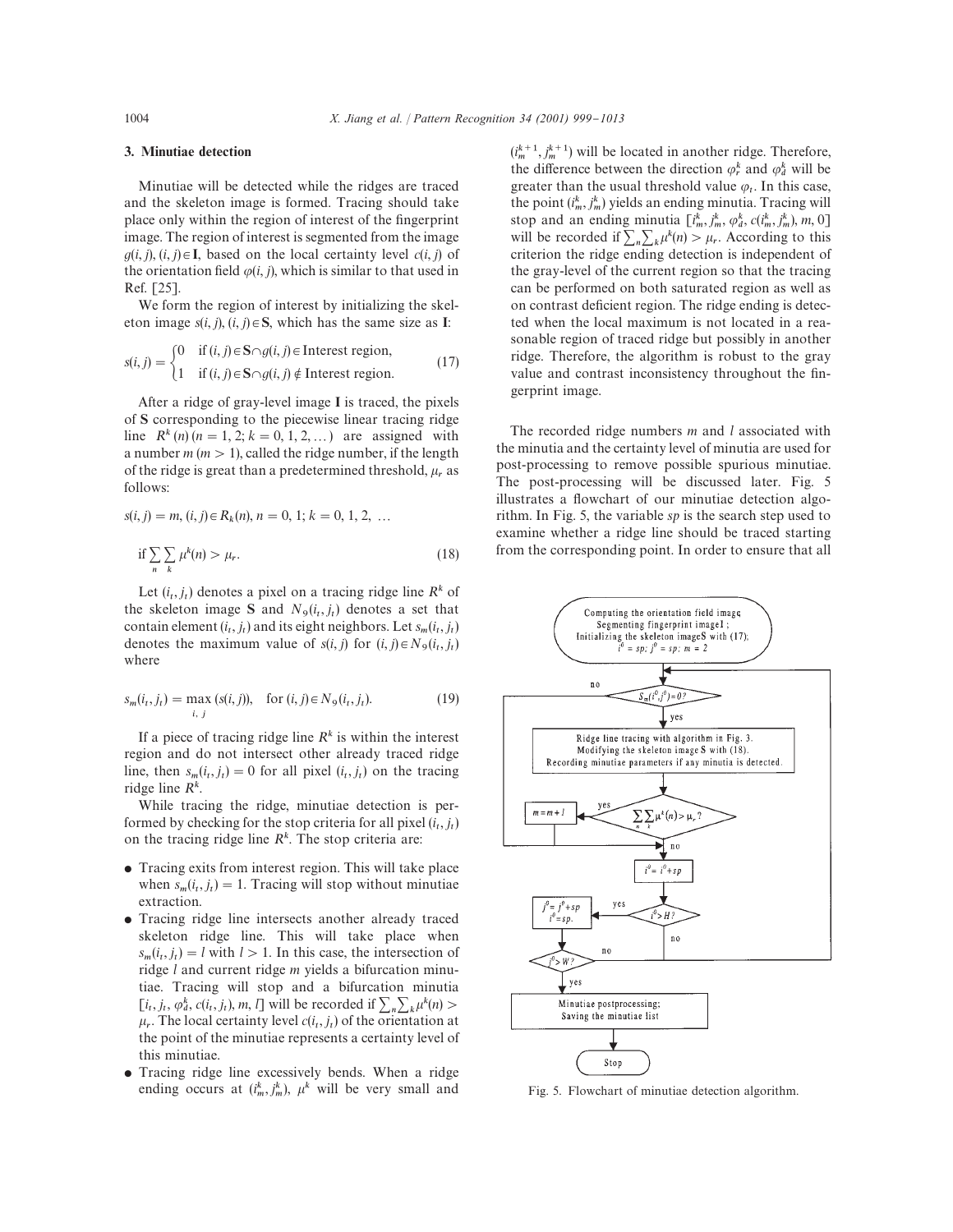the ridges of the fingerprint image  $I$  are traced, the value for sp should be less than the smallest possible ridge distance.

#### 4. Post-processing

Minutia was detected in previous section without considering its spatial and structural relationship to other minutiae and ridges in the neighborhood. Inadvertently, some spurious minutiae will be initially detected. In our minutiae detection algorithm that incorporates a thoughtful oriented low-pass filtering and a reasonable limiting of the minimal ridge length have contributed to a lower number of spurious minutiae. Isolated points and blobs do not exist in our skeleton image. Similarly, for extremely short ridges and small islands. However, a wide ridge break caused by a large scar that cannot be linked by oriented smoothing filter, will cause a pair of spurious ridge endings. Moreover ridge cross-connections can arise due to over ink, over press or clutter noise and will result in spurious ridge bifurcation. In addition, a not well smoothed ridge may result in a spur that consists of a spurious ending and a spurious bifurcation. These spurious minutiae can be eliminated based on their spatial, structural and ridge relationships of the minutiae in a neighborhood. Fig. 6(a) shows a spurious minutia pair caused by a wide ridge break due to large scar. Figs.  $6(b)$ – $(d)$  show three spurious minutia pairs caused by ridge cross-connections due to over ink, over press or clutter noise. Fig. 6(e) shows a spurious minutia pair caused by a not well smoothed ridge. The gray-level ridges associated with these spurious minutiae and the possible tracing ridge lines with directions are shown in the figures.

Fig. 7 shows some other possible spurious minutia structures that appeared in the literatures [17,18]. The spurious minutia structure in Fig. 7(a) can be caused by noised thick ridges. Our oriented low-pass filter has the cutoff frequency normal to the ridge orientation being



Fig. 6. Some typical spurious minutia structures and the tracing ridge lines.



Fig. 7. Some minutia structures not considered in the post processing of this work.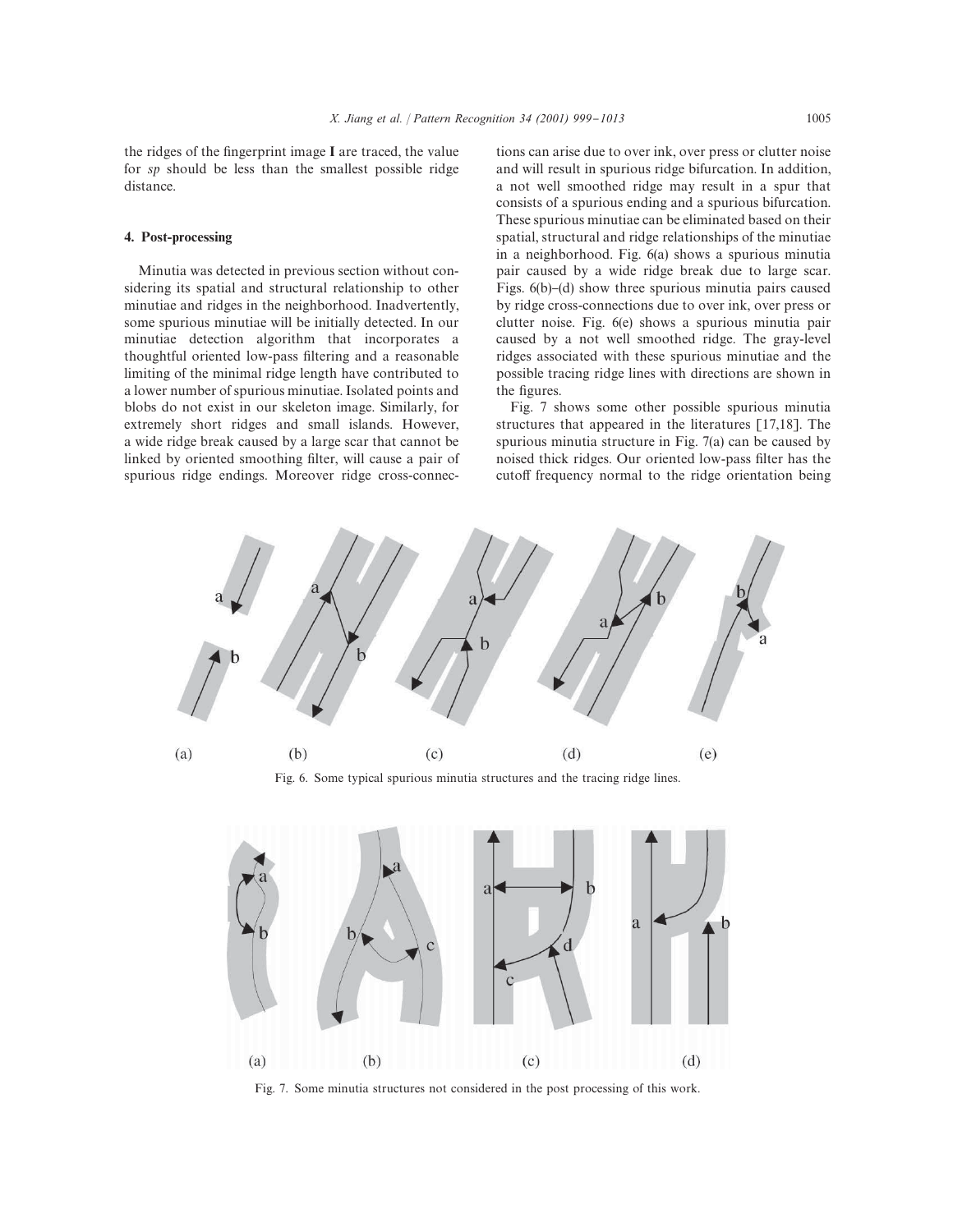adaptive to the estimated ridge frequency. As a result, the noised thick ridges are well smoothed and usually not split into two skeleton ridges. Both Figs. 7(b) and (c) contains at least one short skeleton ridge, which can be avoided by a reasonable limiting of the minimal skeleton ridge length in our tracing processing. In the absence of the short skeleton ridge, minutiae  $b$  and  $c$  in Fig. 7(b) will disappear and minutia a should be a genuine minutia. The spurious minutia structure in Fig. 7(c) will convert to the structure in Figs.  $6(b)$ – $(d)$  depending on the tracing processing if the short ridge  $a-b$  disappears. The minutia structure as shown as in Fig. 7(d) may occur in our tracing processing. However, such a structure may also be resulted by two genuine minutiae. If we remove the minutiae that have the structure like Fig. 7(d) some genuine minutiae will also be removed. Therefore, there are two reasons for only recognizing the minutia structures in Fig. 6 as the spurious minutia structures that should be removed. One is that the proposed minutiae detection method avoids producing some other minutia structures. Another is that the post-processing should rely on the reliable information because removing spurious minutiae and keeping genuine minutiae are same important.

The crucial step of the post-processing is to differentiate the spurious minutiae from the genuine minutiae. If the spurious minutia structures in Fig. 6 can be correctly and discriminatingly described, removing the spurious minutiae is then an easy task by using these descriptions of the spurious minutia structures. The proposed ridge tracing process provides the ridge tracing direction at the minutia point and the serial number of the skeleton ridge associated with the minutia. These are reliable information that can make the description of the spurious minutia structures more discriminating.

Let the recorded parameters of minutia  $a$  in Fig. 6 be  $[i_a, j_a, \varphi_{da}, c(i_a, j_a), m_a, l_a]$  while the recorded parameters of minutia b be  $[i_b, j_b, \varphi_{db}, c(i_b, j_b), m_b, l_b]$ . We define a distance between these two minutiae and the radial angle as follows:

$$
d_{ab} = \sqrt{(i_b - i_a)^2 + (j_b - j_a)^2},\tag{20}
$$

$$
\varphi_{ab} = \tan^{-1}\left(\frac{i_b - i_a}{j_b - j_a}\right), \quad -\pi < \varphi_{ab} \leq \pi. \tag{21}
$$

For a spurious minutia pair caused by a wide ridge break such as that in Fig. 6(a), they will satisfy

$$
l_a = l_b = 0,
$$
  
\n
$$
d_{ab} < D_1,
$$
  
\n
$$
\Delta \varphi_a < \Psi_1,
$$
  
\n
$$
\Delta \varphi_b > \pi - \Psi_1,
$$
\n(22)

where

$$
\Delta \varphi_a = \begin{cases} |\varphi_{ab} - \varphi_{da}|, & \text{if } |\varphi_{ab} - \varphi_{da}| \le \pi, \\ 2\pi - |\varphi_{ab} - \varphi_{da}| & \text{if } |\varphi_{ab} - \varphi_{da}| > \pi, \end{cases}
$$
(23)

$$
\Delta \varphi_b = \begin{cases} |\varphi_{ab} - \varphi_{db}|, & \text{if } |\varphi_{ab} - \varphi_{da}| \leq \pi, \\ 2\pi - |\varphi_{ab} - \varphi_{db}| & \text{if } |\varphi_{ab} - \varphi_{db}| > \pi, \end{cases}
$$
(24)

where  $D_1$  and  $\Psi_1$  are the pre-specified constants.

For a spurious minutia pair caused by ridge crossconnections due to over ink, over press or clutter noise as shown in Figs.  $6(b)$ – $(d)$ , they will satisfy

$$
l_a = l_b > 0 \quad \text{or } (l_b = m_a \text{ and } l_a > 0),
$$
\n
$$
d_{ab} < D_2,
$$
\n
$$
m_a \neq m_b,
$$
\n
$$
abs(\pi - abs(\varphi_{da} - \varphi_{db})) < \Psi_2,
$$
\n
$$
c(i_a, j_a) < CL \cap c(i_b, j_b) < CL,
$$
\nwhere  $D_2$ ,  $\Psi_2$  and  $CL$  are the pre-specified constants,  $CL$ 

where  $D_2$ ,  $\Psi_2$  and CL are the pre-specified constants. CL can be typically equal to or slightly smaller than the mean value of orientation certainty levels at all the minutiae points detected. We incorporate the certainty level of the orientation at minutiae point in the determination of the spurious bifurcation because the over ink, over press or clutter noise which cause the link of ridges often results in a lower orientation certainty levels in the region.

For a spurious minutia pair caused by a not well smoothed ridge as shown in Fig. 6(e), they will satisfy

$$
l_b = m_a,
$$
  
\n
$$
d_{ab} < D_3,
$$
  
\n
$$
m_a \neq m_b,
$$

 $abs(\pi - abs(\varphi_{da} - \varphi_{db})) < \Psi_2,$  $l_a$  $= 0,$  (26)

where  $D_3$  is a pre-specified constant.

Eqs. (22), (25) and (26) describe and therefore recognize the spurious minutia structures based on the minutia location relationship ( $d_{ab}$ ,  $\Delta \varphi_a$  and  $\Delta \varphi_b$ ), the direction relationship ( $\varphi_{da}$  and  $\varphi_{db}$ ), the associate ridge serial number relationship  $(m_a, l_a, m_b$  and  $l_b)$  and the minutia certainty level  $(c(i_a, j_a)$  and  $c(i_b, j_b))$ . In the proposed post- processing algorithm, we eliminate all minutia pairs from the minutiae list that make the Eqs. (22) and (25) or (26) hold true.

Algorithm. Suppose K minutiae,  $K > 1$ , were initially detected from the fingerprint image and the parameter of each minutia was recorded with  $[i_k, j_k, \varphi_{dk}, c(i_k, j_k)]$  $m_k, l_k$ ]. Initially, all minutiae  $k, 1 \leq k \leq K$ , are marked with  $f_k = 0$ . The algorithm starts with  $k = 1$ .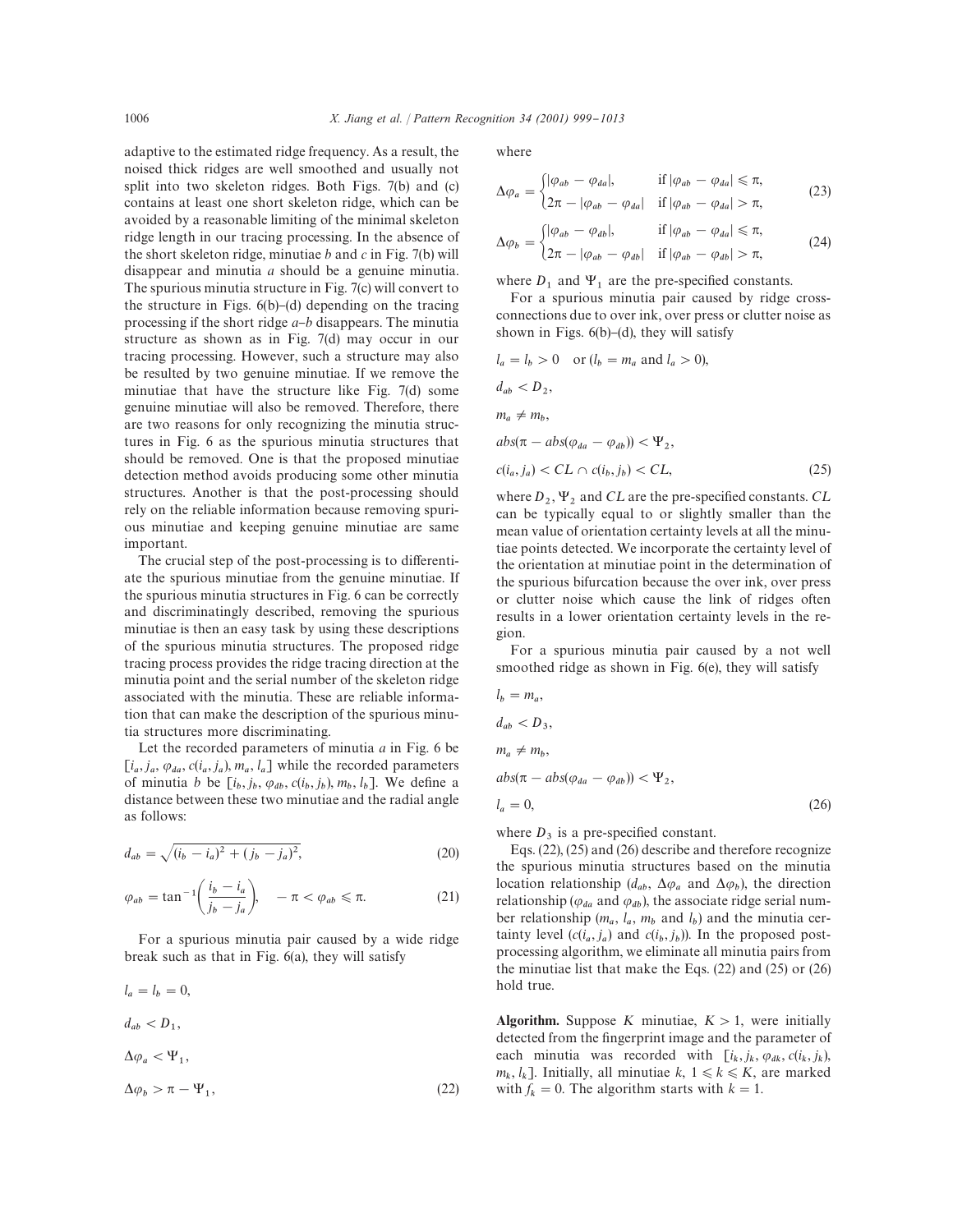- (1) If  $(f_k = 1)$  go to Step (6); else let  $n = k + 1$ ;
- (2) If  $(f_n = 1)$  go to Step (5);
- (3) If (Eq. (22), (25) or (26) with  $a = k$  and  $b = n$  holds true) let  $f_k = f_n = 1$  and go to Step (6);
- (4) If (Eq. (25) or (26) with  $a = n$  and  $b = k$  holds true) let  $f_k = f_n = 1$  and go to Step (6);
- (5)  $n + 1 \Rightarrow n$ ; If  $(n \le K)$  go back to Step (2);
- (6)  $k + 1 \Rightarrow k$ ; If  $(k < K)$  go back to Step (1);
- (7) Remove all minutiae  $k, 1 \le k \le K$ , which have  $f_k = 1$ , from the minutia list.

After the post-processing procedure is performed, a large percentage of the spurious minutiae will be deleted. The surviving minutiae are treated as true minutiae. Our post-processing procedure is not only based on the spatial and structural relationship between the minutiae but also the associated ridge relationship and the certainty level of the minutiae. This makes the task of differentiating spurious minutiae from true minutiae more reliable.

In the proposed minutiae detection algorithm, the procedures of the ridge frequency estimation, image filtering, section set building, ridge tracing and detecting as well as minutiae extraction are not sequentially employed throughout the image one by one, but incorporated and alternately applied to the original raw gray-level fingerprint image. This will avoid repeating some of the common computation, which significantly reduces the computation time. Furthermore, since the tracing steps,  $\mu^k$ , is adaptive to the degree of ridge bending and ridge contrast variation, our algorithm will be faster than a fixed tracing step while maintaining a good tracing precision. A larger tracing step implies that less section set  $\Omega^k$  need to be processed. Consequently, only a small portion of the image needs to be smoothed with an oriented lowpass filter. The proposed adaptive oriented low-pass filter will smooth the noise and contrast deficiency and to link small ridge break. The problems of wide ridge breaks due to wide scar and ridge cross-connections due to over ink, over press or clutter noise are solved in the post-processing stage.

Fig.  $8(a)$  shows a fingerprint image and Fig.  $8(b)$  illustrates the detected skeleton ridges and minutiae before post-processing, where the black dots represent bifurcations and the white dots represent endings. Thirty-eight minutiae were initially detected. We see that the proposed approach produced very clean skeleton ridges and contributed to a lower number of spurious minutiae. Isolated points, blobs, extremely short ridges and small islands do not exist in our skeleton image. For a closer examining, Fig. 8(c) shows a combination of Figs. 8(a) and (b). Fig.  $8(d)$  depicts the finally obtained minutiae after post-processing. Six minutiae were removed in the post-processing, where one ending pair satisfied Eq.  $(22)$ , another bifurcation pair satisfied Eq.  $(25)$  and one ending and one bifurcation together made the conditions in Eq. (26) true. For this example the whole time of minutiae extraction taken by a IBM<sup>TM</sup> PC compatible with Pentium I, 133 MHz processor is 0.892 s, in which the postprocessing took only 0.074 s.

# 5. Experiments and performance evaluation

Like many other problems in the pattern recognition, the performance of the proposed minutiae detection algorithm has to be evaluated through proper experiments. Some experimental evaluation methods for minutiae detection were proposed in Refs. [1,2,7]. Because these evaluation methods depend on the sample minutiae detected by human experts, the database used is very small (several to several tens of fingerprints). However, the result of minutiae detection is heavily dependent on the characteristics and quality of the fingerprint images. As such a meaningful comparison and evaluation can only be achieved with a large database.

In our experiments we avoid the use of sample minutiae detected by a human expert so that a large database can be used in the experiments. Moreover, we include the performance of the fingerprint matching as well since it is also a performance indicator for the minutiae detection process. It is difficult to assess the performance of minutiae detection based solely on the detected minutiae alone.

#### *5.1. Evaluation of the adaptive effects*

The proposed algorithm employs an adaptive tracing step as opposed to a fix step as proposed in Ref.  $[2]$ . Intuitively, the adaptive step provides a more accurate minutiae location as compared to a large fixed tracing step; or a higher processing speed as compared to a small fixed tracing step. In order to verify this, we proposed a goal-directed performance evaluation to test the minutiae location accuracy and processing speed of the proposed adaptive tracing algorithm relative to various fixed tracing steps.

Let  $M_n = (f_n^1, f_n^2, ...)$  be the set of minutia location vectors detected by minutiae extraction algorithm using a fixed tracing step of *n* pixels ( $n \ge 1$ ). Let  $M_n$  with  $n = 0$ represent the set of minutia location vectors detected by minutiae extraction algorithm using an adaptive tracing step. Let  $M_n$  with minimal tracing step  $n = 1$  be a sample minutiae set. The location error of a minutia in  $M_n$  related to the kth minutia of the sample minutiae set is defined as

$$
e_n^k = \begin{cases} \min(||f_n^i - f_l^k||) & \text{if } \min_i (||f_n^i - f_l^k||) \le d, \\ d & \text{otherwise,} \end{cases} \tag{27}
$$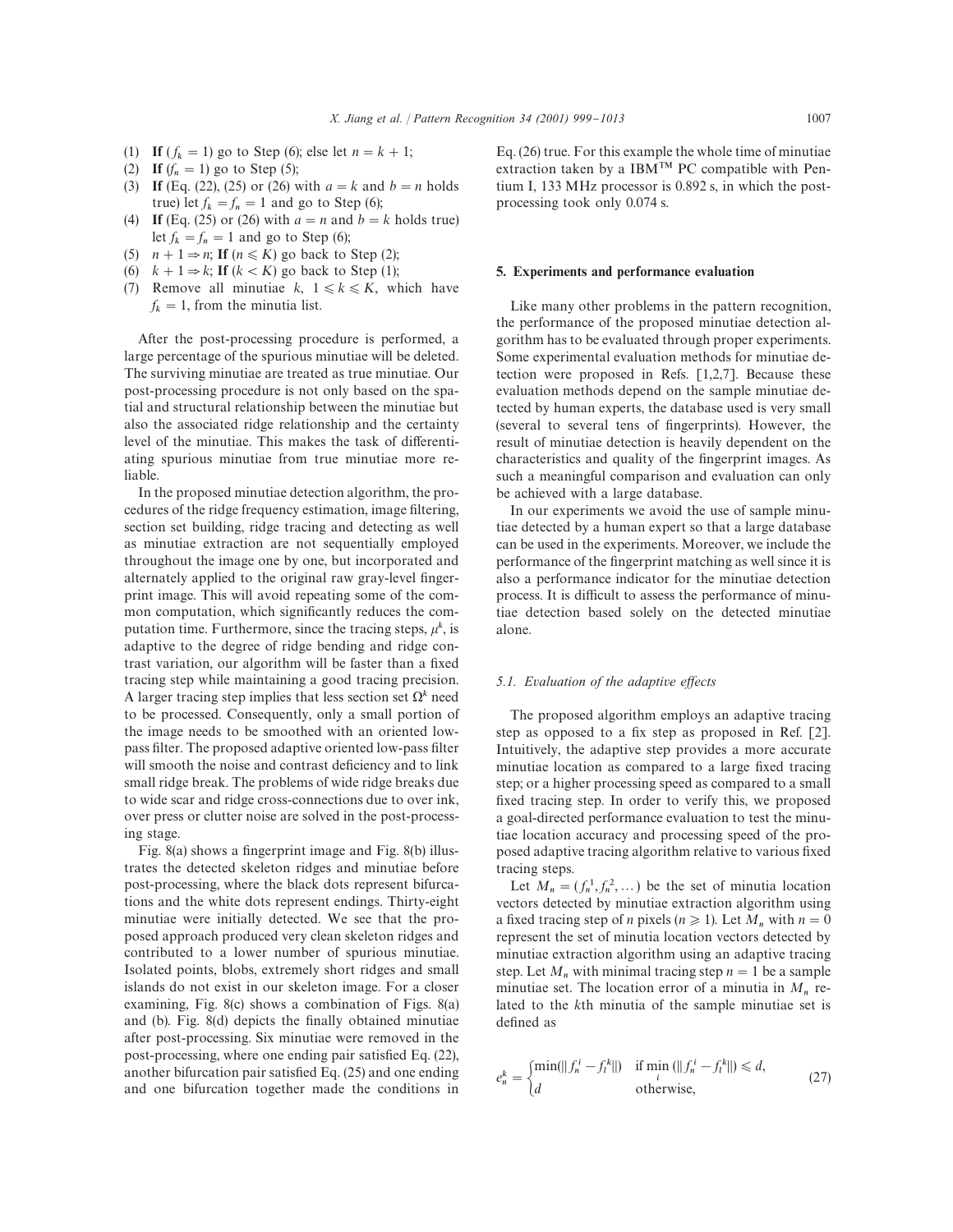

Fig. 8. A sample fingerprint (a), the detected skeleton ridges and minutiae before the post processing (b), (c) and after the post processing (d).

where  $d$  is a constant. In this evaluation, we set  $d$  to 10. The location error index is then defined as follows:

$$
EI_n = \sqrt{\frac{\sum_{k=1}^{K} (e_n^k)^2}{K \times d^2}},
$$
\n(28)

where  $K$  is the number of the minutiae of the sample set. The location error index  $EI_n(0 \leq EI_n \leq 1)$ , measures the average normalized location error of minutiae set  $M_n$  related to sample minutia set  $M_1$ .

Our minutiae detection algorithm was implemented using visual C program in an IBM PC compatible with Pentium I, 133 MHz processor. This program was tested on 410 fingerprint images of size  $300 \times 300$  captured by a Veridicom<sup>TM</sup> CMOS sensor and on 4000 fingerprint images of size  $512 \times 512$  from NIST Database 4. Table 1 shows the mean of  $EI_n$  values and the processing time of the algorithms with various fixed tracing steps and with an adaptive tracing step. For adaptive step, the average tracing step length is calculated.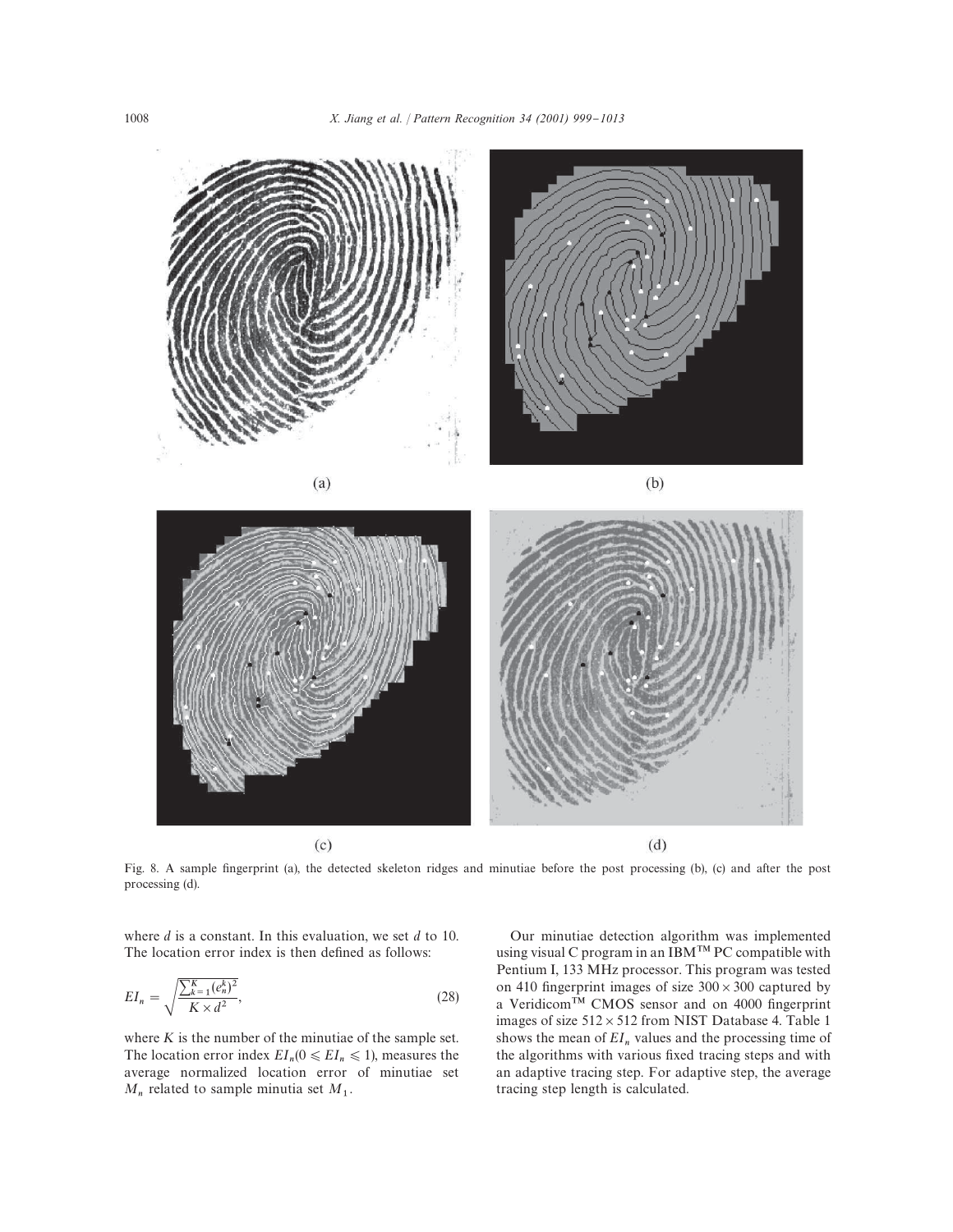Table 1 Means of  $EI_n$  values and means of processing times for various fixed tracing steps and adaptive tracing step

| For 410 CMOS fingerprint<br>images |        |       | For 4000 NIST 4 fingerprint<br>images |        |      |
|------------------------------------|--------|-------|---------------------------------------|--------|------|
| Step length                        | $EI_n$ | Time  | Step length                           | $EI_n$ | Time |
| 1                                  | 0      | 1.719 | 1                                     | 0      | 6.93 |
| 3                                  | 0.33   | 1.181 | 3                                     | 0.33   | 4.99 |
| 5                                  | 0.44   | 1.079 | 5                                     | 0.39   | 4.47 |
| $\overline{7}$                     | 0.56   | 0.981 | 7                                     | 0.50   | 4.19 |
| 9                                  | 0.67   | 0.938 | 9                                     | 0.68   | 4.04 |
| 11                                 | 0.73   | 0.895 | 11                                    | 0.83   | 3.87 |
| Adaptive<br>(11.6)                 | 0.31   | 0.934 | Adaptive<br>(11.2)                    | 0.24   | 3.90 |

From the Table 1 we see that the location error index,  $EI_n$ , for adaptive tracing step of average length 11 is smaller than those for fixed tracing steps of 3 and above. The processing speed of the algorithm for adaptive tracing step is higher than those for fixed tracing steps of 9 and below. This implies that the minutiae detection with adaptive step outperforms those with fixed steps of between 3 to 9 in both minutiae location error and processing speed.

Examples of detected minutiae with reference fixed tracing step of 1 and the adaptive tracing step are shown in Fig. 9 for a fingerprint image captured using the Veridicom<sup>TM</sup> sensor and in Fig. 10 for a fingerprint image f0001 in NIST 4 database. No significant difference of minutiae location between the minutiae detected using the minimal tracing step of 1 and that using an adaptive tracing step is found.

The length of the adaptive tracing step depends on the parameter  $\alpha$  of Eq. (13). Larger values of  $\alpha$  speed up the tracing process but lead to poorer minutiae extraction results. Smaller values of  $\alpha$  improve the minutiae extraction performance but consume more computation time. After some trials,  $\alpha$  was chosen to be 0.25 as a compromise proposal in all experiments of this work. To illustrate the effectiveness of the proposed algorithm we decreased the value of  $\alpha$  and found that the same minutiae detection results as Figs. 9(a) and 10(a) were achieved when the value of  $\alpha$  decreased from 0.25 to 0.12. However, the average processing time was increased from  $0.934$  to  $1.135$  s for the CMOS fingerprint database and from 3.90 to  $4.62$  s for the NIST4 fingerprint database, respectively. At the same time, the value of the location error index  $EI_n$  was reduced from 0.31 to 0.11 for the CMOS fingerprint database and from  $0.24$  to  $0.16$  for the NIST4 fingerprint database, respectively. The average processing time given above and in Table 1 are for the whole minutiae extracting process (including fingerprint image processing, ridge detection, minutiae detection and postprocessing).

### *5.2. Evaluation using verification performance*

After the minutiae in the fingerprint image are detected, the fingerprint can be recognized by matching it with a given template. If the same matching algorithm but different minutiae detection algorithms are used, the matching performance will objectively demonstrate the



Fig. 9. Examples of detected minutiae with fixed step 1(a) and with adaptive step (b) for an image captured with Veridicom CMOS sensor.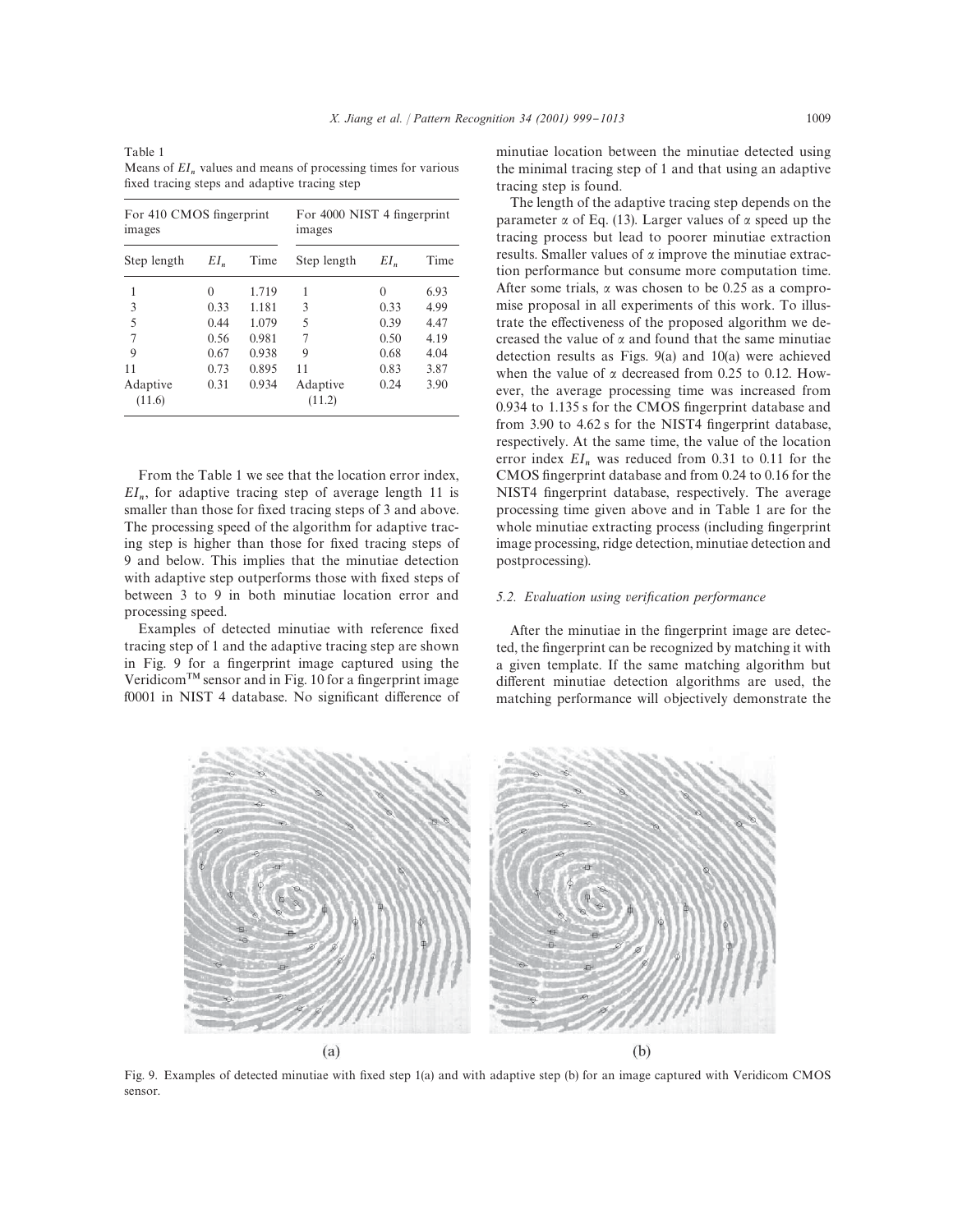

Fig. 10. Examples of detected minutiae with fixed step 1(a) and with adaptive step (b) for image f0001 from NIST 4 database.

performance of the various minutiae detection algorithms. We integrate the minutiae detection algorithm (with various fixed tracing steps and the adaptive tracing step) into our fingerprint verification system. Each of the 410 fingerprint images in our database was matched against the other 409 fingerprint images in the database, which yields 167,690 matching operations. The receiver operating curves (ROCs) [7] are used to provide an empirical assessment of the matching performance.

The ROCs of the tests resulting for different fixed tracing steps (tracing step  $= 1, 3, 5, 7,$  and 9) and the adaptive tracing step are shown in Fig. 11. In this figure, the top solid line is the ROC for adaptive tracing step, the dotted line for minimal tracing step 1, the dash-dot line for step size of 3, the dashed line for step size of 5 and the two lower solid lines for step size of 7 and 9, respectively.

From the results, we can observe that the performance of the fingerprint verification using an adaptive tracing step having an equivalent average step length of 11.6, is similar to that obtainable using minimal fixed step size of one. The performance obtained from the adaptive tracing step is better than those obtained using fixed step of sizes 3 and 5 while significantly better than those obtained using fixed step sizes of 7 and 9. In our experiments, we did not directly compare the proposed algorithm with other minutiae detection approaches. Some comparisons of different minutiae detection approaches can be found in Ref. [2].

The performance of the proposed approach was statistically evaluated based on two fingerprint databases that contain fingerprint images of high, middle and poor qualities. Our approach of image filtering, which is adaptive to the ridge orientation and ridge frequency, and the proposed postprocessing approach take efforts to make



Fig. 11. Receiver operating curves for various fixed tracing steps and adaptive step.

the algorithm robust to the fingerprints of poor quality. Fig.  $12(a)$  shows a fingerprint image of poor quality. The detected skeleton ridges and minutiae before and after postprocessing were respectively, depicted on the fingerprint image in Figs. 12(b) and (c). Sixty-four minutiae were initially detected where only 44 minutiae survived after post processing. From this example we see that the proposed algorithm can also achieve a good performance for the poor-quality fingerprint images. However, if the quality of a fingerprint is too poor to obtain the acceptable estimation error of ridge orientation ( $<\pi/4$ ) or ridge frequency  $(<50\%$  of the true ridge frequency) in the majority of the fingerprint area, the proposed approach cannot work properly.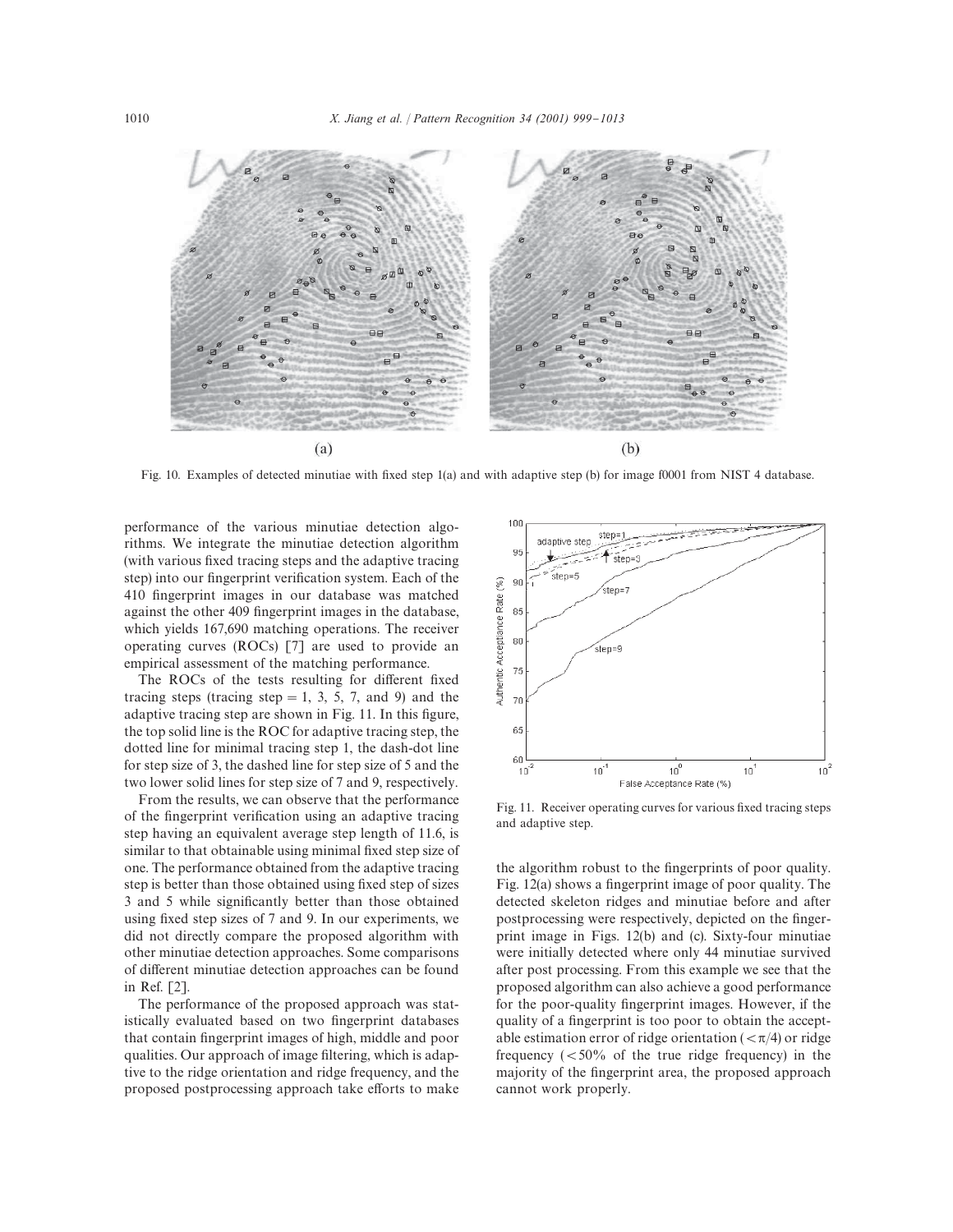



 $(c)$ 

Fig. 12. A poor-quality fingerprint (a), the detected skeleton ridges and minutiae before the post processing (b) and after the post processing (c).

# 6. Conclusion

We have presented an improved approach of minutiae detection, based on adaptive tracing the gray-level ridge of the original fingerprint image. One of the main advantages of ridge detection by tracing the gray-level ridge is that it approximates the ridge with piece wise linear lines. Ridge detection is therefore not pixel wise but step wise. Because of the large variance of the bending level of the ridge at different points of the image, the tracing step of our algorithm is adaptive to the bending level of the ridge to speed up the tracing while maintaining the tracing precision. The original fingerprint image is smoothed with an adaptive orientated low-pass filter only at some pixels that need to be smoothed. The filter size along the orientation normal to the ridge orientation is adaptive to the estimated ridge distance. This prevents the filtering from linking two not well-separated parallel ridges. In the proposed minutiae detection algorithm, the procedures of the ridge frequency estimation, adaptive image filtering, section set building, adaptive ridge tracing and detecting as well as minutiae extraction are not sequentially employed throughout the image one by one, but incorporated and alternately applied to the original raw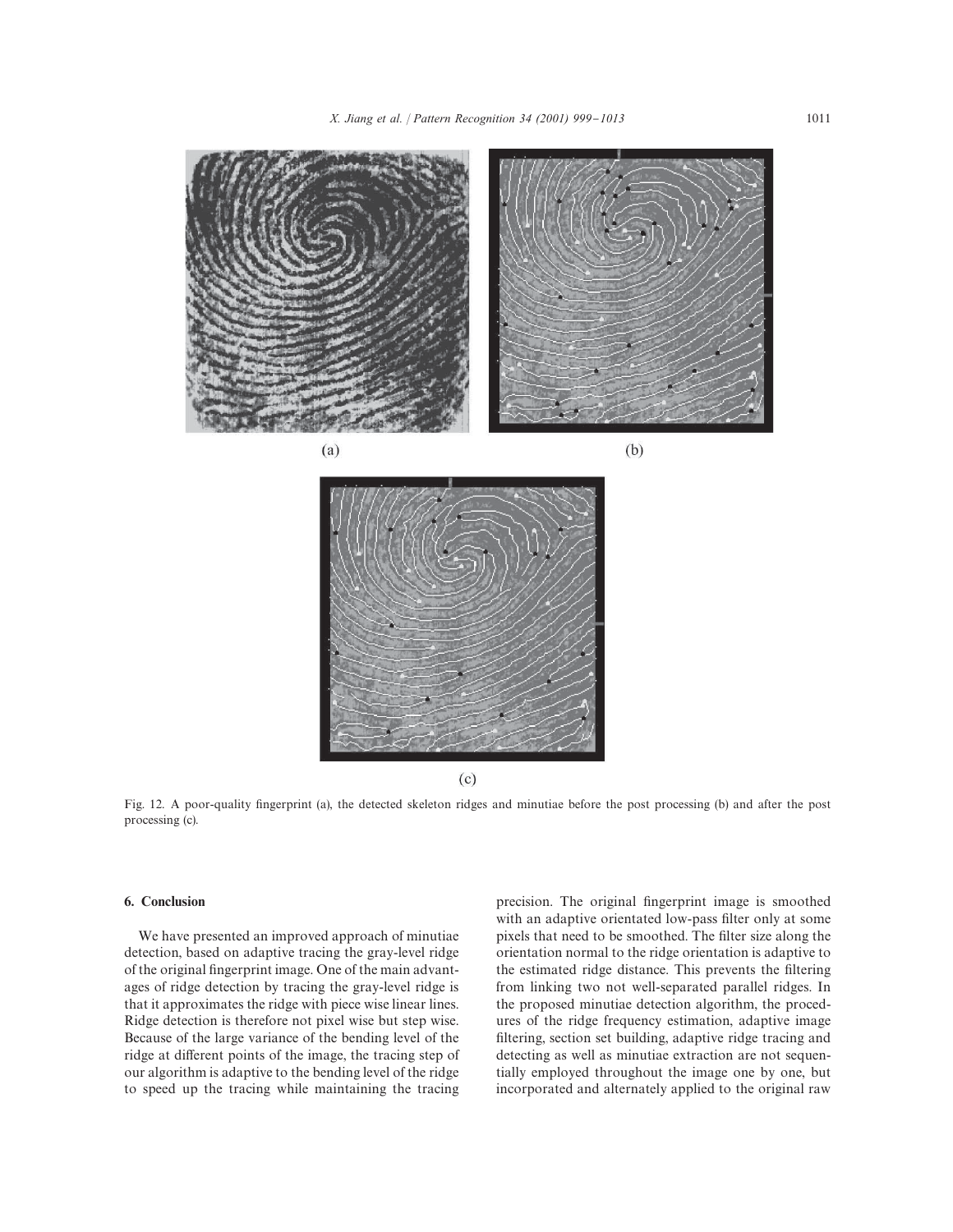gray-level fingerprint image. This will avoid repeating some of the common computation, which significantly reduces the computation time. After tracing all ridges a piece-wise linear skeleton is obtained. Each ridge in the skeleton is labeled with a number so that each minutia is associated with one or two ridge numbers. Such labeling is shown useful for post-processing. The post-processing is then based not only on the location relationship of the minutiae, but also the associated ridge relationship and the certainty level of the minutiae. This is important because reliably differentiating the false minutiae from true minutiae is crucial for a robust detection of minutiae in noisy fingerprint images. The efficiency and performance of the proposed algorithm have been objectively shown in the experiments using large fingerprint databases.

#### References

- [1] N.K. Ratha, S. Chen, A.K. Jain, Adaptive flow orientation based feature extraction in fingerprint images, Pattern Recognition 28 (1995) 1657.
- [2] D. Maio, D. Maltoni, Direct gray-scale minutiae detection in fingerprints, IEEE Trans. Pattern Anal. Mach. Intell. 19 (1997) 27.
- [3] B.M. Mehtre, Fingerprint image analysis for automatic identification, Mach. Visual. Appl. 6 (1993) 124.
- [4] D.M. Weber, A cost effective fingerprint verification algorithm for commercial application, Proceedings of the South African Symposium on Communication and Signal Processing, 1992, p. 99.
- [5] L. O'Gorman, J.V. Nickerson, An approach to fingerprint filter design, Pattern Recognition 22 (1989) 29.
- [6] B.G. Sherlock, D.M. Monro, K. Millard, Fingerprint enhancement by directional Fourier filtering, IEEE Proc. Visual. Image Signal Process. 141 (2) (1994) 7.
- [7] L. Hong, Y. Wan, A.K. Jain, Fingerprint image enhancement: algorithm and performance evaluation, IEEE Trans. Pattern Anal. Mach. Intell. 20 (1998) 777.
- [8] M.R. Verma, A.K. Majumdar, B. Chatterjeee, Edge detection in fingerprints, Pattern Recognition 20 (1987) 513.
- [9] R.M. Stock, C.M. Swonger, Development and evaluation of a reader of fingerprint minutiae, Cornell Aeronautical Laboratory Technical Report CAL No. XM-2478-X-1, 1969, p. 13.
- [10] B. Moayer, K. Fu, A tree system approach for fingerprint pattern recognition, IEEE Trans. Pattern Anal. Mach. Intell. 8 (1986) 376.
- [11] R. Stefanelli, A. Rosenfeld, Some parallel thinning algorithms for digital pictures, J. ACM 18 (1971) 255.
- [12] A. Rosenfeld, A.C. Kak, Digital Picture Processing, Academic Press, New York, 1976.
- [13] H. Tamura, A comparison of line thinning algorithms from digital geometry viewpoint, Proceedings of the Fourth International Joint Conference on Patttern Recognition, Japan, 1978, p. 715.
- [14] T.Y. Zhang, C.Y. Suen, A fast parallel algorithm for thinning digital pattern, Commun. of ACM 27 (1984) 236.
- [15] C. Arcelli, G.S.D. Baja, A width independent fast thinning algorithm, IEEE Trans. Pattern Anal. Mach. Intell. 7 (1984) 463.
- [16] D.C.D. Hung, Enhancement and feature purification of fingerprint images, Pattern Recognition 26 (1993) 1661.
- [17] Q. Xiao, H. Raafat, Fingerprint image postprocessing: a combined statistical and structural approach, Pattern Recognition 24 (1991) 985.
- [18] A. Farina, Z.M. Kovacs-Vajna, A. Leone, Fingerprint minutiae extraction from skeletonized binary images, Pattern Recognition 32 (1999) 877.
- [19] M.T. Leung, W.E. Engeler, P. Frank, Fingerprint image processing using neural network, Proceedings of the 10th Conference on Computer and Communication System, Hong Kong, 1990, p. 582.
- [20] M.F. Leung, S.H. Leung, W.H. Lau, A. Luk, Fingerprint recognition using neural network, Proceedings of the IEEE Workshop Neural Network for Signal Processing, 1991, p. 226.
- [21] M. Kass, A. Witkin, Analyzing oriented patterns, Comput. Vision Graph. Image Process. 37 (1987) 362.
- [22] M. Kawagoe, A. Tojo, Fingerprint pattern classification, Pattern Recognition 17 (1984) 295.
- [23] A.R. Rao, A taxonomy for texture description and identification, Springer, New York, 1990.
- [24] M.J. Donahue, S.I. Rokhlin, On the use of level curves in image analysis, Image Understanding 57 (1993) 185.
- [25] A.K. Jain, L. Hong, S. Pankanti, R. Bolle, An identityauthentication system using fingerprints, Proc. IEEE 85 (1997) 1365.
- [26] A.K. Jain, L. Hong, R. Bolle, On-line fingerprint verification, IEEE Trans. Pattern Anal. Mach. Intell. 19 (1997) 302.
- [27] A.V. Oppenheim, R.W. Schafer, Digital Signal Processing, Prentice-Hall, Englewood Cliffs, NJ, 1975.

About the Author-XUDONG JIANG received the B.Eng. and M.Eng. degree from the University of Electronic Science and Technology of China in 1983 and 1986, respectively, and received the Ph.D. degree from the University of German Federal Armed Forces Hamburg, Germany in 1997, all in electrical and electronic engineering. From 1986 to 1993, he was a Teaching Assistant and then a Lecturer at the University of Electronic Science and Technology of China where he was awarded two Science and Technology Progress Prizes from the Ministry for Electronic Industry of China. He was a recipient of the German Konrad-Adenauer Foundation young scientist scholarship. From 1993 to 1997, he was with the University of German Federal Armed Forces Hamburg, Germany as a scientific assistant. Since 1998, he has been with the Centre for Signal Processing, Nanyang Technological University, Singapore as a Research Fellow. His research interests include pattern recognition, neural networks, image processing, computer vision, biometrics, adaptive signal processing and spectral analysis.